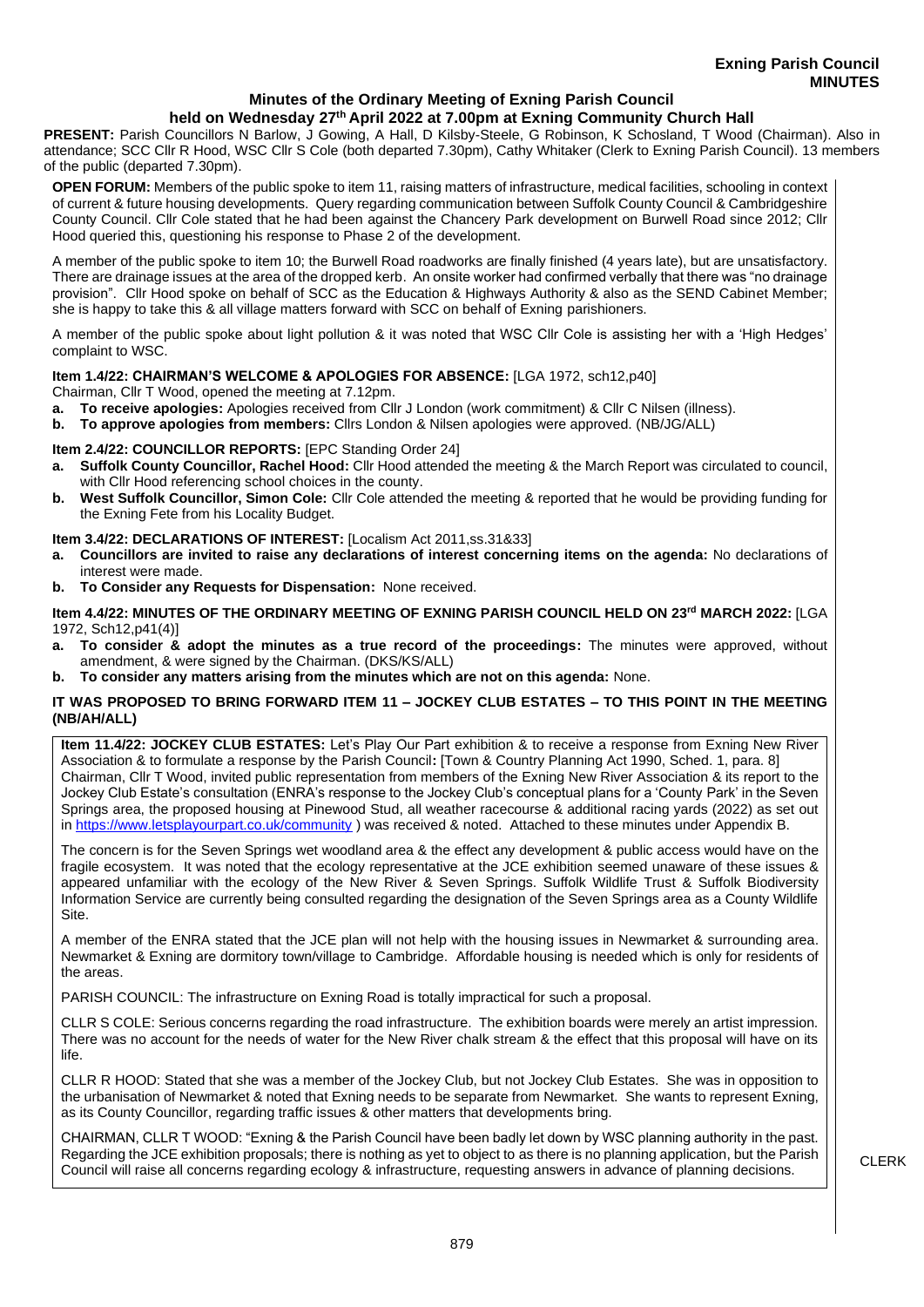# **Exning Parish Council MINUTES**

FETE W.GRP

CLERK

## **FINANCE**

**Item 5.4/22: FINANCE REPORT:** [Accounts & Audit Regulations 2015 (SI 2015/234), reg3]

- **a. To receive the report for March 2022:** The finance report for March 2022 was received & noted.
- **b. To receive the Current Financial Position from the Clerk:** The financial position as at 27/4/22 was noted at £69,113.74.

**Item 6.4/22: SUBMISSION OF SCHEDULES OF RECEIPTS & PAYMENTS:** [Accounts & Audit Regulations 2015 (SI 2015/234), reg3]

- **a. To approve receipt & payment schedule for April 2022:** The receipt & payment schedule for April 2022 was received & approved. (DKS/GR/ALL)
- **b. Chairman to authorise receipts & payments for the current month:** The April 2022 non-confidential payments & receipts were scrutinised & approved by Chairman, Cllr T Wood. (Payment & Receipt Lists for April 2022 included under Appendix A). Confidential payments for April 2022 were scrutinised & approved by Chairman, Cllr T Wood.
- **c. Chairman to confirm electronic payments for the previous months:** The electronic payments for March 2022 were confirmed against the bank statements by Chairman, Cllr T Wood.

**Item 7.4/22: BANK STATEMENTS: To confirm that the March 2022 bank statement balances & related bank reconciliation have been scrutinised & approved:** [Accounts & Audit Regulations 2015 (SI 2015/234), reg3] Chairman, Cllr T Wood, confirmed that the bank statements & bank reconciliation for March 2022 were in balance.

#### **ADMINISTRATION**

## **Item 8.4/22: OTHER ADMINISTRATIVE MATTERS:**

- **a. To receive the Chairman's report:** Chairman, Cllr T Wood, stated that he has attended the JCE Exhibition 'Let's Play Our Part.'
- **b. To receive the Clerk's Report:** Old Cemetery tree has been removed. Flint wall work has begun. Replacement tree now in situation in churchyard. Graffiti on play equipment.
- **c. To receive correspondence:** None. *Copies of all correspondence are available from the Clerk; subject to GDPR & Privacy regulations.*
- **d. To consider Section 137 requests:** [LGA 1972, s.137] No applications received.
- **e. To receive a report from the Newsletter Working Group:** [LGA 1972, s.142] Awaiting working group meeting to begin the Summer Issue.

#### **PLANNING**

**Item 9.4/22: REPORT: To receive the April 2022 report from the Planning Working Group & authorise any actions:**  [Town & Country Planning Act 1990, Sched. 1, para. 8]

A report for April 2022 was received & responses & decisions noted & approved. (JG/TW/ALL)

#### **Agenda Item 9a: RESPONSES TO PLANNING APPLICATIONS BY EPC**

| DC/22/0525/FUL   | Barn 50m south of Northmore Farmhouse, Northmore Stud, North End Road,<br>Exning<br>Full Application - internal structural stabilising works to existing barn                       | EPC - NO OBJECTION<br>WSC - PENDING CONSIDERATION                       |              |
|------------------|-------------------------------------------------------------------------------------------------------------------------------------------------------------------------------------|-------------------------------------------------------------------------|--------------|
| DCON/21/0152/HYB | Land South of Burwell Road, Exning<br>Hybrid Application – discharge of conditions for materials, boundary treatments,<br>access, landscape & ecology & open space management plans | EPC - OBJECT : SEE SUMMARY<br>WSC - PENDING CONSIDERATION               | <b>CLERK</b> |
| DC/22/0406/FUL   | Crook Lodge, 2 Shepherd Close, Exning<br>Full application - single storey side extension / boundary fence                                                                           | EPC - NO OBJECTION<br>WSC - PENDING DECISION                            |              |
| DC/22/0420/RM    | Hatchfield Farm, Fordham Road, Newmarket<br>Reserved Matters application – detail of two vehicle site accesses & internal<br>spine road                                             | <b>EPC - COMMENT : SEE SUMMARY</b><br>WSC - PENDING CONSIDERATION       | <b>CLERK</b> |
|                  | Agenda Item 9b: RESPONSES TO PLANNING DECISIONS BY WSC                                                                                                                              |                                                                         |              |
| DC/22/0348/FUL   | Exeter Stables, Church Street, Exning<br>Full Application - storage barn & plant room                                                                                               | EPC - NO OBJECTION<br>WSC - APPLICATION APPROVED                        |              |
| DC/22/0396/TCA   | George Gibson Close, Exning<br>Application for tree work in a conservation area                                                                                                     | EPC - NO OBJECTION; REQUEST REPLANT<br>WSC - WSC RECEIVED NO OBJECTIONS |              |
| DC/22/0369/FYL   | Beech House, Fordham Road, Exning<br>Full Application - continue use of specialised care facility with ancillary staff<br>accommodation, with associated carparking & landscaping   | EPC - NO OBJECTION<br>WSC - PENDING DECISION                            |              |
| DC/22/0372/HH    | 6 Brookside, Exning<br>Householder Application - demolition of outhouse, one detached annexe                                                                                        | EPC - NO OBJECTION<br>WSC - PENDING DECISION                            |              |

**DCON/21/0152/HYB**: "Yet again there is non-compliance with planning conditions. The access was originally stated as a 'field entrance', then it was 'only pedestrian access', now it is 'vehicular access'."

• **DC/22/0420/RM:** "Concerns regarding the northern access to the development, which is approximately 100 yards from the Bury Road A14 exit slip road & 100 yards from the roundabout (Homebase/Burger King). This area is already severely congested; to put a junction at this point will only add to this congestion. What provision is there for j37 bridge traffic light improvements?"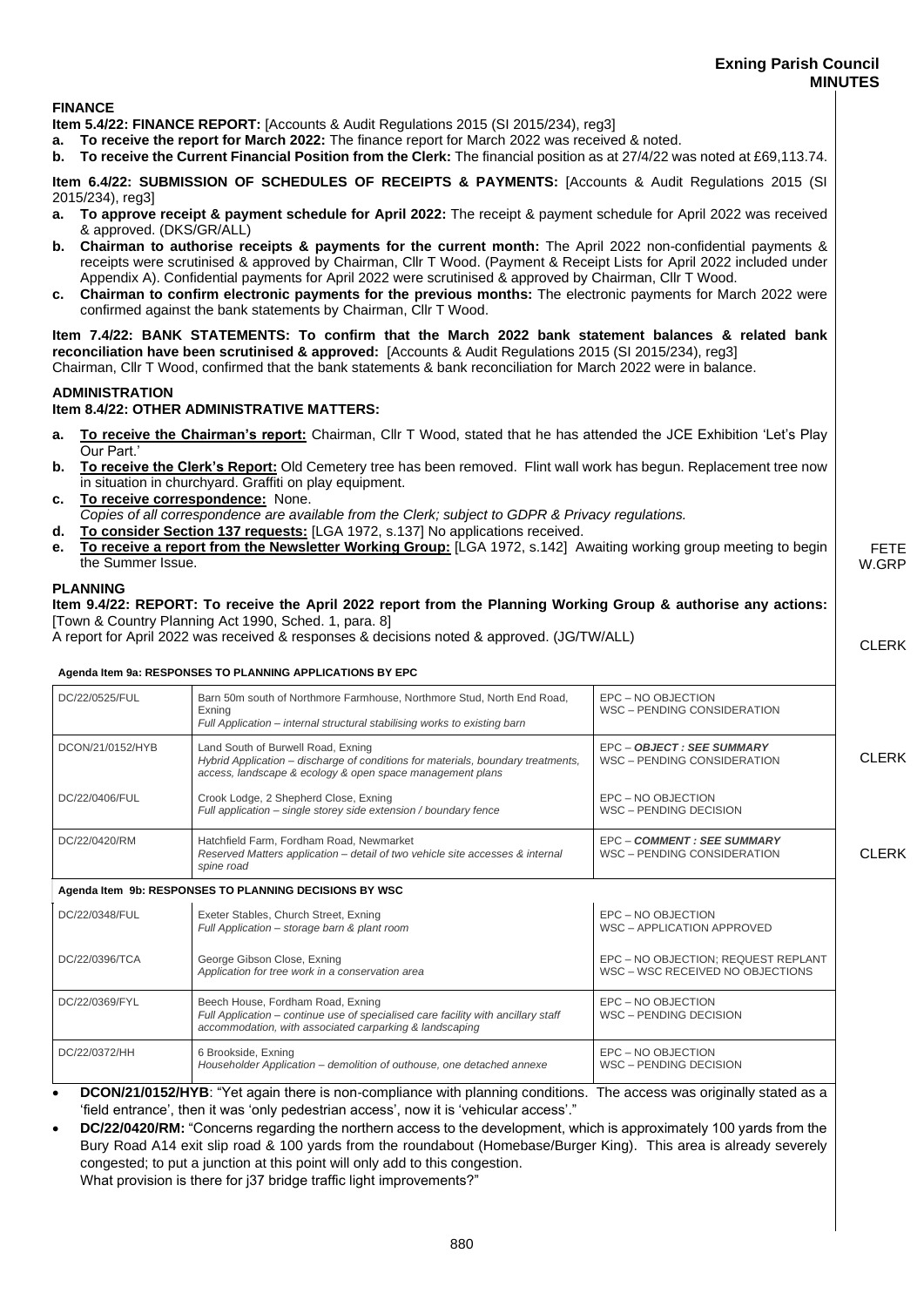| <b>Exning Parish Council</b>                                                                                                                                                                                                                                                                                                                                                                                                                                                           | <b>MINUTES</b>       |
|----------------------------------------------------------------------------------------------------------------------------------------------------------------------------------------------------------------------------------------------------------------------------------------------------------------------------------------------------------------------------------------------------------------------------------------------------------------------------------------|----------------------|
| Item 10.4/22: CHANCERY PARK: To receive an update: [Town & Country Planning Act 1990, Sched. 1, para. 8]<br>A letter has been sent to WSC Planning Office, as per minutes of the March Parish Council meeting. A response is awaited.                                                                                                                                                                                                                                                  |                      |
| Item 11.4/22: JOCKEY CLUB ESTATES: This item was brought forward to earlier in the meeting.                                                                                                                                                                                                                                                                                                                                                                                            |                      |
| <b>HIGHWAYS</b><br>Item 12.4/22: REPORT: To receive a report from the Highways Working Group regarding matters not on this agenda &<br>authorise any actions: Many potholes have been marked up by SCC Highways. Exning Estates will be contacted to request<br>vegetation clearance on Lacey's Lane.                                                                                                                                                                                  | <b>CLERK</b>         |
| Item 13.4/22: BURWELL ROAD LAY-BY: To receive correspondence from a member of the public regarding the lay-by<br>parking: Following a request for information regarding ownership of the lay-by, enquiries are being made with SCC Highways.<br>The Burwell Corner overgrown vegetation will be dealt with to clear the pathway following communication with the landowner.                                                                                                            | CLERK/<br><b>VKs</b> |
| <b>RECREATION &amp; ENVIRONMENT</b><br>Item 14.4/22: REPORT: To receive a report regarding Cemetery & Churchyard matters & authorise any actions:<br>[LGA1972, s.214&s.215]<br>a. Lacey's Lane Cemetery: An application for a remembrance tree or bench has been received. Additional trees are not                                                                                                                                                                                    |                      |
| required as the Parish Council has 50 saplings from the Queen's Green Canopy, some of which are ear-marked for the<br>cemetery. A plaque on the memorial bench will be offered.<br>b. Exning Road Old Cemetery: During tree removal at the cemetery, a nearby resident had been abusive to the contractor.<br>The Parish Council does not condone this behaviour towards its contractors whilst going about their legitimate work.<br>St Martin's Churchyard: Nothing to report.<br>C. | <b>CLERK</b>         |
| Item 15.4/22: REPORT: To receive a report from the Recreation & Environment Group & authorise any actions: No<br>report was offered.                                                                                                                                                                                                                                                                                                                                                   |                      |
| Item 16.4/22: JUBILEE FETE 2022: To receive a report from the Jubilee Fete Working Group: [Local Government Act<br>1972,s145] An update was given verbally by members of the working group. The main requirement is for volunteers on the<br>date. Notices will be put on noticeboards & social media for stewards.                                                                                                                                                                    | <b>FETE</b><br>W.GRP |
| Item 17.4/22: AGENDA ITEMS: To note items for consideration at the next meeting (May 2022): None.                                                                                                                                                                                                                                                                                                                                                                                      |                      |
| Item 18.4/22: DATE OF THE NEXT MEETING: The next Parish Council Meeting will be held on Wednesday 25 <sup>th</sup> May 2022<br>at 7.30pm (THIS IS THE ANNUAL MEETING OF THE COUNICL) & will take place at the Exning Community Church Hall. It<br>follows the Annual Parish Meeting - 6.30pm to 7.30pm.                                                                                                                                                                                |                      |
| Item 19.4/22: CONFIDENTIAL MATTERS: To resolve to exclude press & public under the Public Bodies (Admissions<br>to Meetings) Act 1960: the public & press be excluded for the remainder of the meeting because of the likely disclosure<br>of private & confidential information: No confidential section was required.                                                                                                                                                                |                      |
| Item 20.4/22: STAFFING: To discuss staffing matters: [LGA 1972, s.112]<br>Not required                                                                                                                                                                                                                                                                                                                                                                                                 |                      |
| Item 21.4/22: OTHER CONFIDENTIAL MATTERS: To discuss & authorise any actions:<br>Not required.                                                                                                                                                                                                                                                                                                                                                                                         |                      |
| Chairman, Cllr T Wood, closed the meeting at 8.40pm.                                                                                                                                                                                                                                                                                                                                                                                                                                   |                      |
| <b>APPENDIX A: April 2022 Non-Confidential Payments &amp; Receipts</b>                                                                                                                                                                                                                                                                                                                                                                                                                 |                      |

# **April 2022 Receipts & Payments**

|                               |             | <b>EXNING PARISH COUNCIL</b>  |                         |                                           |                                      |                             |                     | 27 April 2022 (2022 - 2023) |                             |              |
|-------------------------------|-------------|-------------------------------|-------------------------|-------------------------------------------|--------------------------------------|-----------------------------|---------------------|-----------------------------|-----------------------------|--------------|
| Code<br>Voucher               | <b>Date</b> | <b>Minute</b>                 | <b>Bank</b>             | <b>RECEIPTS LIST</b><br><b>Receipt No</b> | <b>Description</b>                   | <b>Supplier</b>             | <b>VAT Type Net</b> |                             | <b>VAT</b>                  | <b>Total</b> |
|                               |             |                               |                         |                                           |                                      |                             |                     |                             |                             |              |
|                               |             |                               |                         | <b>NO RECEIPTS</b>                        |                                      |                             |                     |                             |                             |              |
|                               |             |                               |                         |                                           |                                      |                             |                     |                             | 27 April 2022 (2022 - 2023) |              |
|                               |             |                               |                         | <b>EXNING PARISH COUNCIL</b>              |                                      |                             |                     |                             |                             |              |
|                               |             |                               |                         | <b>PAYMENTS LIST</b>                      |                                      |                             |                     |                             |                             |              |
| Voucher Code                  | Date        | <b>Minute</b>                 | Bank                    | <b>Cheque No</b>                          | <b>Description</b>                   | <b>Supplier</b>             | <b>VAT Type Net</b> |                             | <b>VAT</b>                  | Total        |
| 186 Computing                 |             | 15/04/2022 LGA1972,s142       | <b>Barclays Current</b> | SO 15APR22/186                            | <b>Website Management</b>            | <b>Newmarket Day Centre</b> | F                   | 25.00                       | $\sim$                      | 25.00        |
| 187 Village Signs             |             | 17/04/2022 LGA1972,s111       | <b>Barclays Current</b> | BACSIC297940/187                          | <b>General Repairs</b>               | <b>Ridgeons Ltd</b>         | s                   | 12.99                       | 2.60                        | 15.59        |
| 188 Machinery R&M             |             | 17/04/2022 Open Spaces Act    | <b>Barclays Current</b> | BACS3684/188                              | <b>Machinery Servicing</b>           | <b>CW Kirk Lawnmowers</b>   | <b>S</b>            | 25.51                       | 5.11                        | 30.62        |
| 189 Herbage                   |             | 17/04/2022 Open Spaces Act    | <b>Barclays Current</b> | BACS2023-010/189                          | <b>Tree Surgery</b>                  | <b>TH Tree Surgery</b>      | s                   | 280.00                      | 56.00                       | 336.00       |
| 190 Storage                   |             | 01/04/2022 Open Spaces Act    | <b>Barclays Current</b> | DDDEXNI001Q1/190                          | <b>Garage Storage</b>                | <b>Flaship Group</b>        | s                   | 118.97                      | 23.79                       | 142.76       |
| 191 Waste Services            |             | 17/04/2022 LitterAct1983,ss56 | <b>Barclays Current</b> | BACS1180003/191                           | Dog Bin Emptying                     | <b>West Suffolk Council</b> | z                   | 832.00                      | $\sim$                      | 832.00       |
| 192 Waste Services            |             | 17/04/2022 LGA1972.s214       | <b>Barclays Current</b> | BACS1179279/192                           | <b>Brown Bin LL Cem</b>              | <b>West Suffolk Council</b> | z                   | 213.72                      | $\sim$                      | 213.72       |
| 193 Waste Services            |             | 17/04/2022 LGA1972.s214       | <b>Barclays Current</b> | BACS1179628/193                           | <b>Brown Bin Old Cem</b>             | <b>West Suffolk Council</b> | z                   | 106.86                      | ×.                          | 106.86       |
| 194 Waste Services            |             | 17/04/2022 LitterAct1983,ss56 | <b>Barclays Current</b> | BACS1179578/194                           | <b>Trade Waste Bin Chapel Street</b> | <b>West Suffolk Council</b> | z                   | 151.32                      | $\sim$                      | 151.32       |
| 195 Subscriptions             |             | 17/01/2022 LGA1972,s111       | <b>Barclays Current</b> | BACS25995/195                             | <b>Annual Subscription</b>           | <b>SALC</b>                 | z                   | 794.93                      | <b>A</b>                    | 794.93       |
| 196 Fire Engine Hut           |             | 17/04/2022 Open Spaces Act    | <b>Barclays Current</b> | BACS20097817/196                          | Rates                                | <b>West Suffolk Council</b> | z                   | 98.80                       | <b>COL</b>                  | 98.80        |
| 197 Recreation Ground         |             | 17/04/2022 Open Spaces Act    | <b>Barclays Current</b> | BACS088196/197                            | <b>Grass Cutting Service</b>         | <b>Vertas Group LTd</b>     | s                   | 285.55                      | 57.11                       | 342.66       |
| 198 Salaries, PAYE, NICs, WPP |             | 08/04/2022 PensionsAct2008    | <b>Barclays Current</b> | DD WP M1 / 198                            | <b>Workplace Pension</b>             | <b>Standard Life</b>        | x                   | 26.10                       | $\sim$                      | 26.10        |
| 199 Old Cemetery              |             | 21/04/2022 LGA1972,s214       | <b>Barclays Current</b> | DDA-DC69F7A6/199                          | Electricity                          | E.ON                        | R                   | 61.81                       | 3.09                        | 64.90        |
| 200 Old Cemetery              |             | 21/04/2022 LGA1972.s214       | <b>Barclays Current</b> | DDA-FB4ECE18/200                          | Electricity                          | <b>E.ON</b>                 | R                   | 36.21                       | 1.81                        | 38.02        |
| 201 Herbage                   |             | 26/04/2022 LGA1972.s214       | <b>Barclays Current</b> | BACS2023/023/201                          | <b>Tree Surgery</b>                  | <b>TH Tree Surgery</b>      | s                   | 1,440.00                    | 288,00                      | 1,728.00     |
| 202-204 Net Salaries          |             | 26/04/2022 LGA1972.s112       | <b>Barclays Current</b> | BACSXX01/202-204                          | Salaries, Mileage, Phone allow.      | <b>Net Salaries</b>         | X                   | 2,754.50                    | $\sim$                      | 2,754.50     |
| 205 Newsletter                |             | 26/04/2022 LGA1972.s142       | <b>Barclays Current</b> | BACSI521373/205                           | Printing                             | <b>New Print Ltd</b>        | z                   | 536.00                      | $\sim$                      | 536.00       |
| 206-210 Reimbursements        |             | 26/04/2022 LGA1972, s111      | <b>Barclays Current</b> | BACSREIMBM1/206-210                       | <b>Reimbursements</b>                | Staff                       | s                   | 376.60                      | 69.33                       | 445.93       |